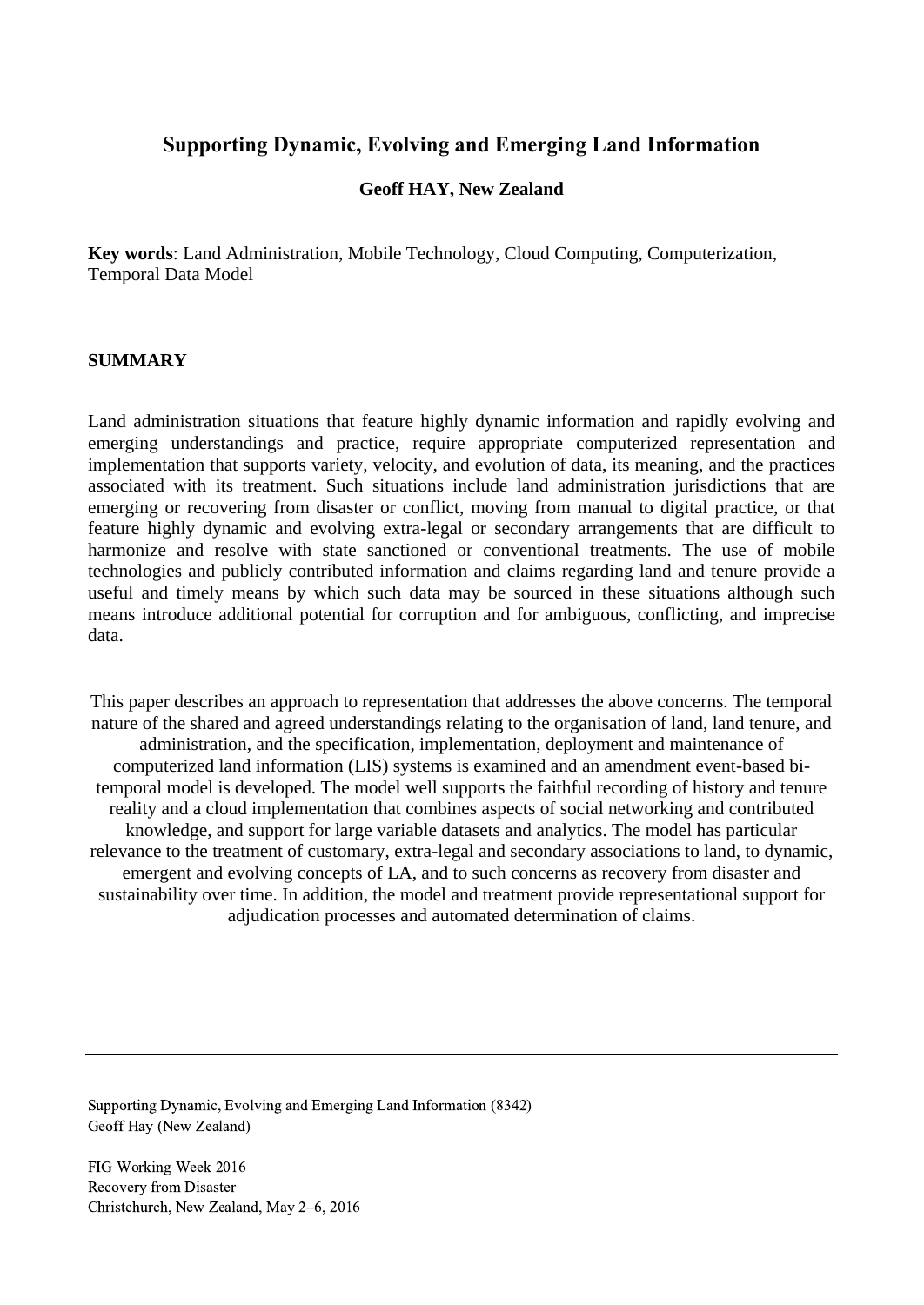# **Supporting Dynamic, Evolving and Emerging Land Information**

# **Geoff HAY, New Zealand**

## **1. INTRODUCTION**

In land administration, the faithful recording of history underlies the formulation of manual paperbased record keeping practice. Such practice relates to the fundamental requirement that the full history of change is recorded and that information is not overwritten or otherwise lost through the recording of change. The time stamping of documents and other artifacts (such as geometric representations of parcels) relating to land transfers or mutations is the conventional means of recording change in cadastral information stored in databases.

Database queries may be used to retrieve the set of documents relating to a particular parcel, or owner, and for a particular time-period. If these documents are scanned images then the information content of these documents may not be available for querying unless the content has been extracted into attributes and tables and appropriately indexed. This representation of time is suitable for situations where there are only a few kinds of documents (or instruments) that may be applied to a cadaster and where the kinds of documents do not change often.

A more compressive system explicitly represents the content of documents although this introduces a range of issues not the least of which is the difficulties associated with evolving databases which explicitly record document content as attributes and relations. Generally these attributes relate to interest holders and land owners, the parcels and the various kinds of relationships that may exist between them, and to land transactions that change attribute values.

### **2. DYNAMIC, EVOLVING AND EMERGING LAND INFORMATION**

In highly dynamic cadasters, change in data values (e.g. ownership or boundaries) may occur at such pace (velocity) that it is difficult for paper-based systems to remain up-to-date and therefore authentic. Digital solutions are essentially required in these situations especially where corruption is a problem. A cadaster that is not up-to-date and has lengthy transaction processing times invites corruption and potentially fills the courts with land-related disputes. Conventional digital land information systems may struggle to remain up-to-date in countries that feature large numbers of small plots of land and large numbers of land transactions.

Cadasters that are rapidly evolving in response to new policy, the requirements of economic development, population growth and/or movement, or in recovering from disaster, may have difficulties with conventional digital systems that are difficult to evolve in response to changing

Supporting Dynamic, Evolving and Emerging Land Information (8342) Geoff Hay (New Zealand)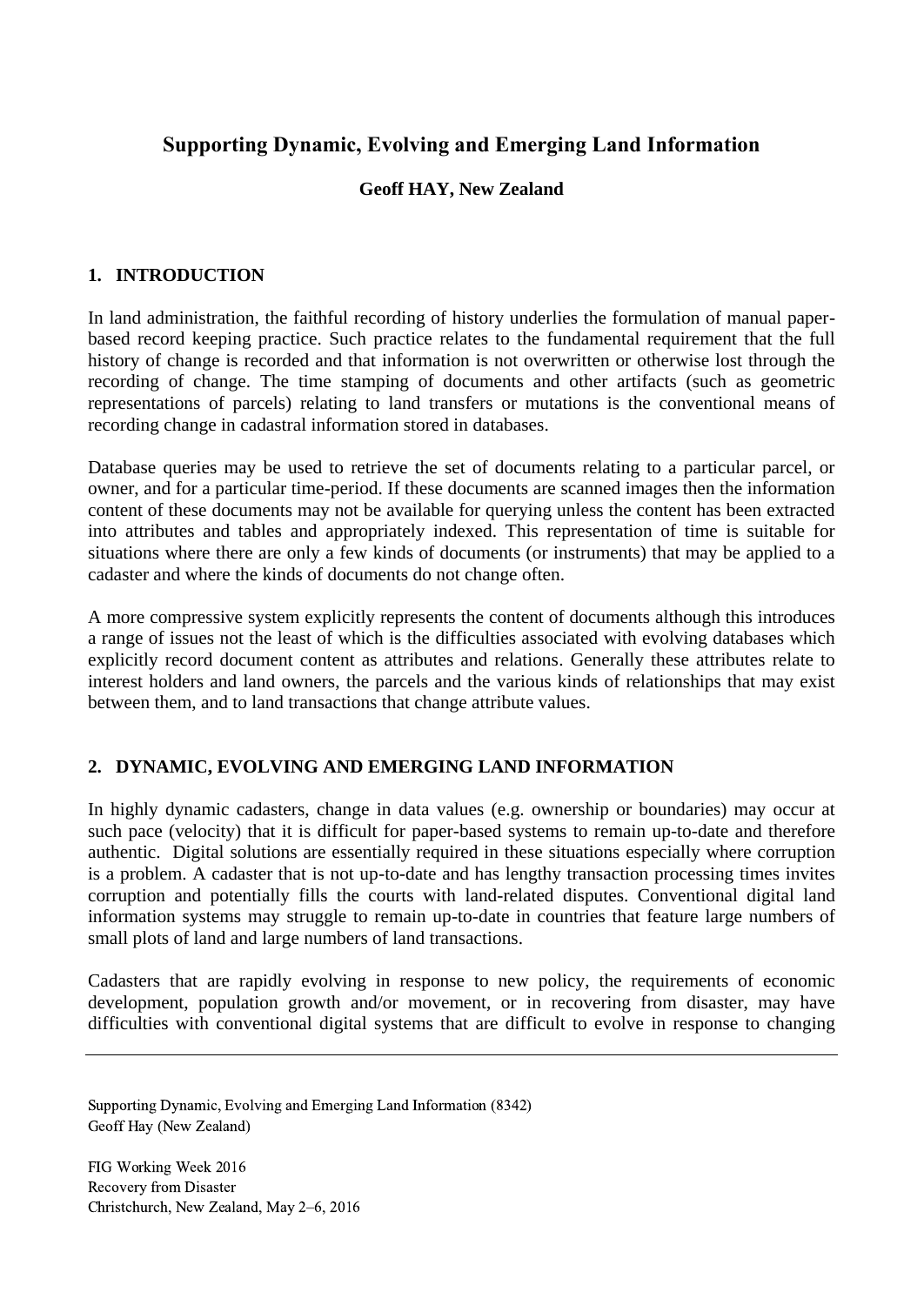conditions. Typically, the more comprehensive a digital cadastral database and software application is the more complex and costly it is to evolve. Even the simplest of changes (e.g. adding new attributes) requires change to schema, to existing data, and a flow-on change to software and other artifacts (e.g. document templates, queries).

Emerging information, such as that resulting from registration activities or crowd-sourcing, may include not only the value data associated with boundaries or tenure, but also the practices, language, and the particular tenure types and organisation of land and its administration. The databases and software that support emerging information may not be aware in advance of the kinds of information that will emerge. Generally, the more specific a schema<sup>1</sup> is the less it provides for variation in the kinds of information it can support and the way in which requirements might evolve over time. Although less specific (or more abstract) logical schema can support more variation in the kinds of information, this is often at the expense of querying, an example of less specific schema is the social tenure domain model (STDM) (Augustinus, et al, 2007). Essentially queries become less reliable (or more complex) because there is less certainty regarding the kinds of things stored in the database.

Dynamic, evolving and emergent concepts of information are inherently temporal concerns. Logically, in order to properly deal with these concerns, a temporal logic and organisation of information and supporting infrastructure is required. Ultimately, the definitions of a domain, which might derive from laws, civil codes, oral traditions, or even crowd-sourced information, also follows a dynamic, evolving and emergent temporal conception. A temporal model for information and implementation architecture that addresses these temporal concerns and which relates to a ubiquitous spatio-temporal data infrastructure was defined by Hay (2014).

The basis of the proposed architecture is the general concept of an *instrument* to serve as a unit of domain specification and system implementation. The concept of *prescriptive instruments* was introduced to represent generally, the shared and agreed understandings that specify the form and practice of a domain. The evolving set of prescriptions defining a domain drives the evolution of the requirements for information recording and information systems implementation. The prescriptive variation that occurs across domain contexts is the conceptual analogue of the variation that occurs across time (evolution) since the impacts on requirements are essentially the same. The thesis focused on a temporal solution to the problems of variation that impact the longevity and relevance of information systems.

Individually, prescriptive instruments encapsulate a portion of reality that is a temporal statement regarding the state of a domain understanding. A prescriptive instrument appends to a domain understanding, terminology and meaning, and the structures and rules associated with the content and form of both its data, and its practices. The legal activities and practices of a domain which relate to the inscription and retrieval of information and the processing of formal documents are

Supporting Dynamic, Evolving and Emerging Land Information (8342) Geoff Hay (New Zealand)

FIG Working Week 2016 Recovery from Disaster Christchurch, New Zealand, May 2–6, 2016

 $\overline{a}$ 

<sup>&</sup>lt;sup>1</sup> In this paper, the term 'schema' is used to refer to artefacts that define in advance the specific local models of information for use in creating databases and software.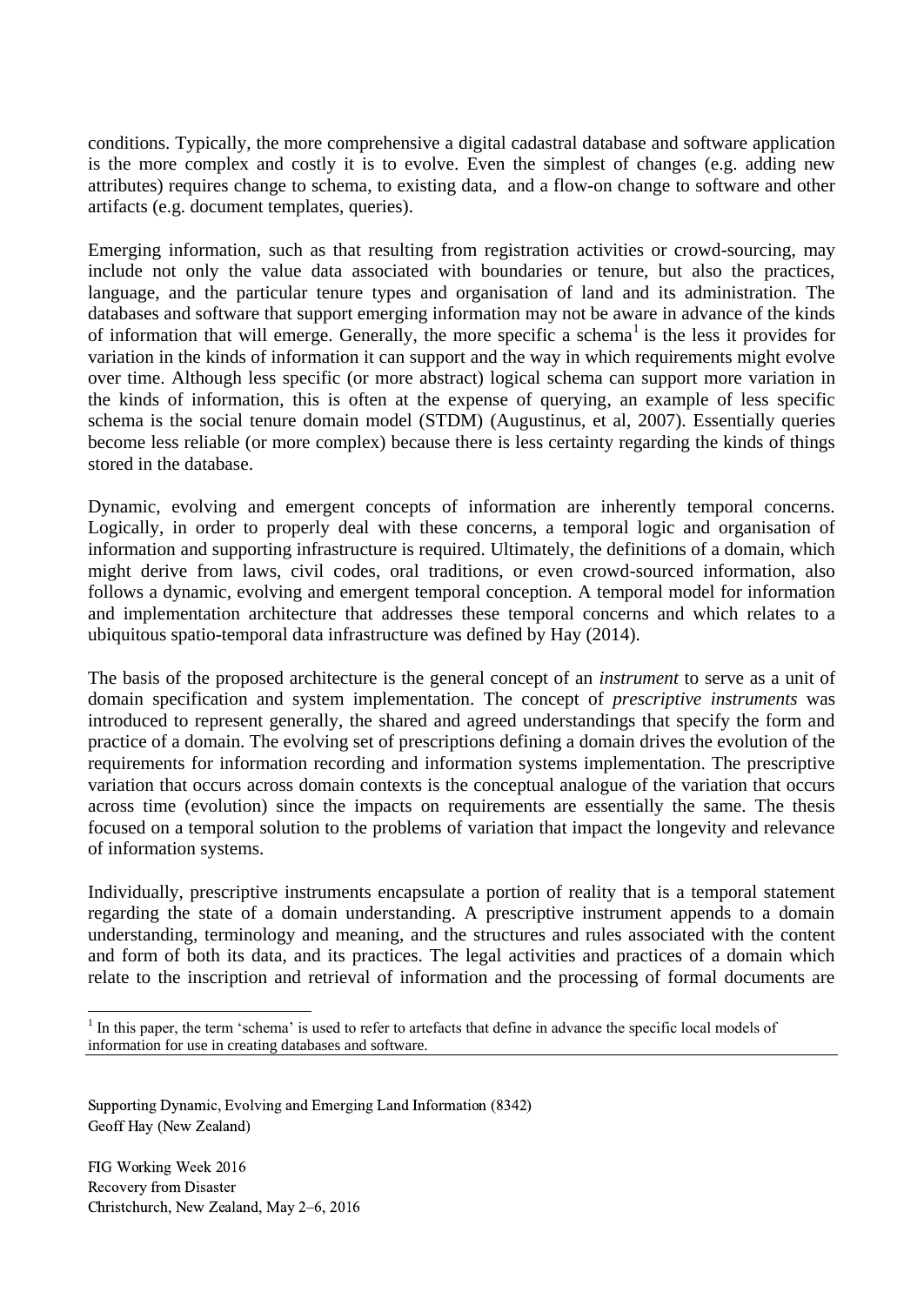represented with the concept of *transaction instruments* and a process-based perspective. Transaction instruments represent the basic unit of information system specification and deployment and the organizational basis for the other prescriptive elements. Transaction instruments are implemented as software processes or workflow models and relate well to the idea that a land administration is essentially a set of inscription and retrieval processes.

The instrument-centred software architecture defines an organisation of system components and treatment of information which replicates an evolutionary model of system specification and development through its support for the incremental implementation of prescriptive and transactional instruments. The architecture specifies separate perspectives of information organised around a temporal model of information to underpin an evolving and emergent paradigm for information systems. The logical storage of information is based on an append-only temporal model of data rather than a structural representation of the domain allowing the structures and meaning of information to vary independently of implementation.

Domain understanding is captured in a layered ontology (*semantic perspective*) that logically centralizes the terminology and the semantics associated with stored time-referenced data. The transaction instruments are implemented as software processes that orchestrate and organize human interaction with information system components and applications to achieve inscription and retrieval processes. The *process perspective* coordinates and controls the interaction between the information perspectives, the application of rules and constraints, the determination of data structures, and forms the basic integration mechanism between general and specific software components and services. A process-based approach also supports the separation of the spatial dimension of data and allows reuse of existing GIS technology to support the geometric or purely spatial aspects of data. The incremental definition and deployment of process implementations forms the basic unit of system evolution and emergence.

The approach supports a solid foundation for maintaining and retaining data to provide authentic and reliable evidence of record keeping activities. An append-only storage model for data and its logical conclusion of amendment-based data update based on the appending of facts to a data store captures the idea that the complete truth about change can be recorded. An event-based logical model serves as the organizational basis for the logical storage of facts and amendments and has the advantage of being highly reusable in contrast to its relational counterpart which models specific local domain knowledge. In addition, an event-based bi-temporal model allows for the complete recording of history including post-active and retrospective updates, and for the state of a domain to be reconstructed for any point in time, and for any temporal context.

### **3. TIME**

The definitions or prescriptions that define a domain relate to a temporal formulation that has two important features: prescriptions are added and may reference existing prescriptions; and, existing prescriptions can never be deleted or otherwise removed from history although they may be

Supporting Dynamic, Evolving and Emerging Land Information (8342) Geoff Hay (New Zealand)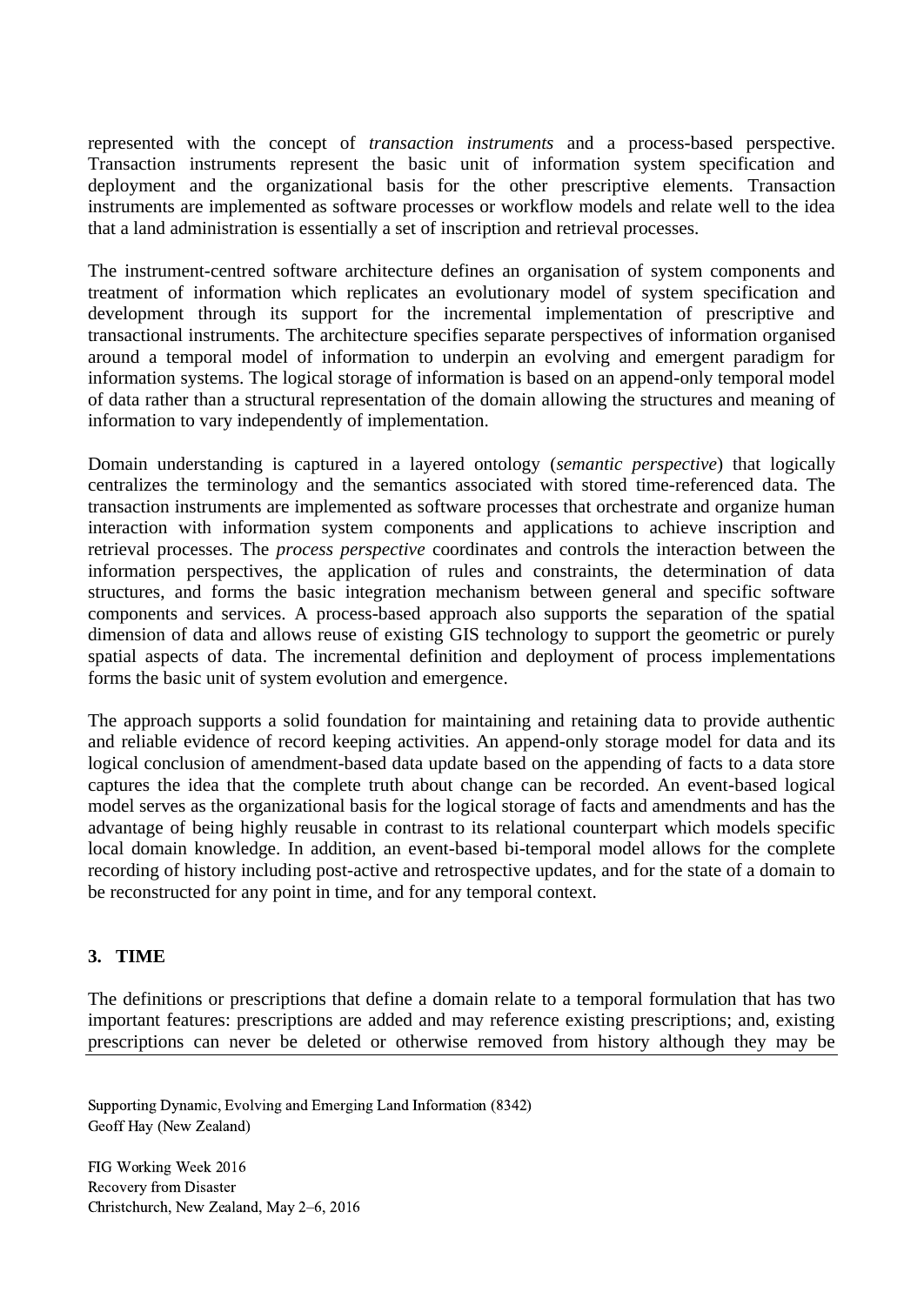amended, replaced, or superseded by new prescriptions. This append-only amendment-based strategy forms the logical basis for a temporal model for information that can be applied to both data and metadata and which fully supports the faithful recording of history.

One reason why computerized support for the faithful recording of history has not been addressed in a comprehensive manner is that it requires that all data are retained forever and that no information is lost through continuous updating. The traditional concerns associated with storage and processing capacity are less-relevant in these days of virtualized and massively parallel computing. However, in retaining historical information it becomes necessary to also retain the history of and support for evolution in the logical schema of recoded information in order to maintain support for existing stored information. The essential question is: what should be done as the schema of information changes over time? Conventionally, schema evolution is achieved through versioning of schema and/or processes of data migration where existing data are migrated to new schema, and/or schema negotiation where several schema versions might be considered in search and retrieval operations. These concerns have been recently reignited with the debate over crowd-sourcing and participatory approaches to land information collection where questions relating to authenticity and the applicability of imposed schema have been raised (Laarakker et al, 2016).

Interestingly, the issue of schema evolution is, in practical terms, the same as the issue of schema variation which is where similar phenomena are recorded under differing conceptions. For example, schema differences due to design decisions by different people that result in different names for the same concepts and other kinds of schema heterogeneity. The variation in schema that occurs across space due to variations in laws and other prescriptions also results in such schema differences. The conventional approach to dealing with schema variation is through standardization, for example the land administration domain model (LADM) (ISO 19152) standardizes a domain schema for use in integration of land administration data. Although standardization addresses schema variation problems, it essentially assumes the underlying agreements do not change over time and can be fixed forever. This effectively limits the schema to only those concepts which are able to be fixed. Standardization does not address evolution despite the fact that evolution and variation are 'two sides of the same coin' (Roddick et al. 2001).

A practical implementation architecture for schema that can evolve without requiring intervention (data migration or schema negotiation) as usage evolves and new concepts are included but which can, at the same time, support varied requirements and data structures has been proposed (Hay, 2014). Such support requires two essential ingredients: its schemas are made up of semantic descriptions of concepts and roles defining elements that *may* be used or referred to in data rather than defining in advance what *must* occur; and, the data themselves should conform to a logical model that does not subscribe to any particular domain conception. That is, the logical model for data and the recorded data are not dependent on any specific domain understanding. This can be achieved by using a logical model for data based on concepts of time rather than domain understanding, and the data themselves refer to their specific domain understanding via references

Supporting Dynamic, Evolving and Emerging Land Information (8342) Geoff Hay (New Zealand)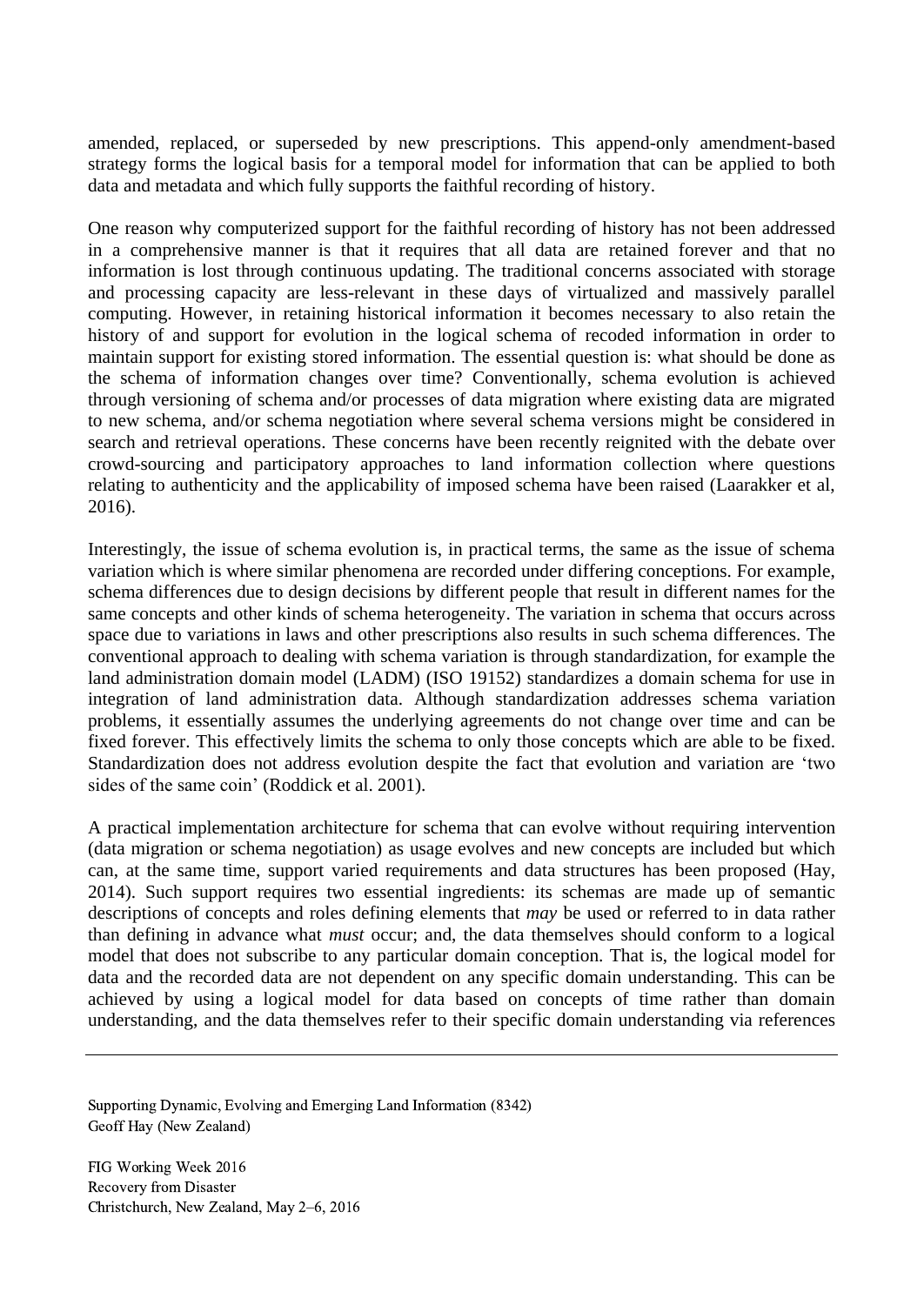to semantic descriptions held in a semantic repository. Such a logical model does not need to be modified in order to be transported across context (variation) or time (evolution).

This definition of a schema differs from conventional schema in that those structural elements that are likely to vary in form across context or time (such as the structure of particular documents or the specific structures made up of relationships and entities in a domain) should not be included. This is so that schema can remain relevant over time; and, schema must be *append-only* in that new roles and concept descriptions can be added over time but cannot be removed. This concept of schema definition and evolution mirrors that of the underlying prescriptions from which the descriptions which make up the schema are derived. This concept of schema thus relates more to a catalog of semantic descriptions rather than a domain model and database definition.

## **4. LOGICAL MODEL**

The logical model to underpin storage of data defines a set of abstract entities based on a bitemporal logic that explicitly records change in geographic phenomena and retains fully the history of change. The model implements a multi-threaded linear time recording the attribute history of entities and their interconnections. The abstract temporal concepts of 'Identity', 'Process', 'Service', 'Event', 'Fact' and 'Amendment' together with the semantic concepts of 'Concept' (or 'Class'), 'Property' (or 'Role'), the use of internet protocols, and the resource description framework (RDF) make up a means by which any domain phenomena, including their semantic, spatial, and temporal dimensions, may be described.

The abstract concept of an *Identity* is used to represent any domain phenomena which can and should be uniquely identified and which is worthy of recording. The Identity concept serves as a container for attribute information relating to identity instances including information defining an identity's actual real-world types. Changes to the data are achieved with *Events* which define the transaction-time associated with the *Facts* that they apply to identities. An identity is created by an initial event and subsequent events may add new attributes and values or modify existing attributes and their values. An identity (and in fact an entire database) is thus composed of a set of appended events which are well-formed snippets of information comprising sets of facts. Once an event associated with an identity is appended to a database it cannot be removed and it cannot be modified. This implements the append-only concept. In order to implement change an amendmentbased strategy similar to that used in accounting practice and extending the *amendment vector* approach described by Langran and Chrisman (1988) for vector data was employed.

In that approach, amendment vectors defined links from child to parent polygons in a spatial database allowing the history of subdivision and merge operations to be recorded and for historical maps to be reconstructed. This idea was extended with bi-temporal times-tamping where both transaction-time and valid-time are recorded allowing retrospective and post active updates, and, to include all attributes so that the history of aspatial as well as spatial change can be recorded and state reconstructed. Reconstruction of an historical state is simply a matter of eliminating those events or facts which relate to timestamps that occur after the time for which the reconstruction

Supporting Dynamic, Evolving and Emerging Land Information (8342) Geoff Hay (New Zealand)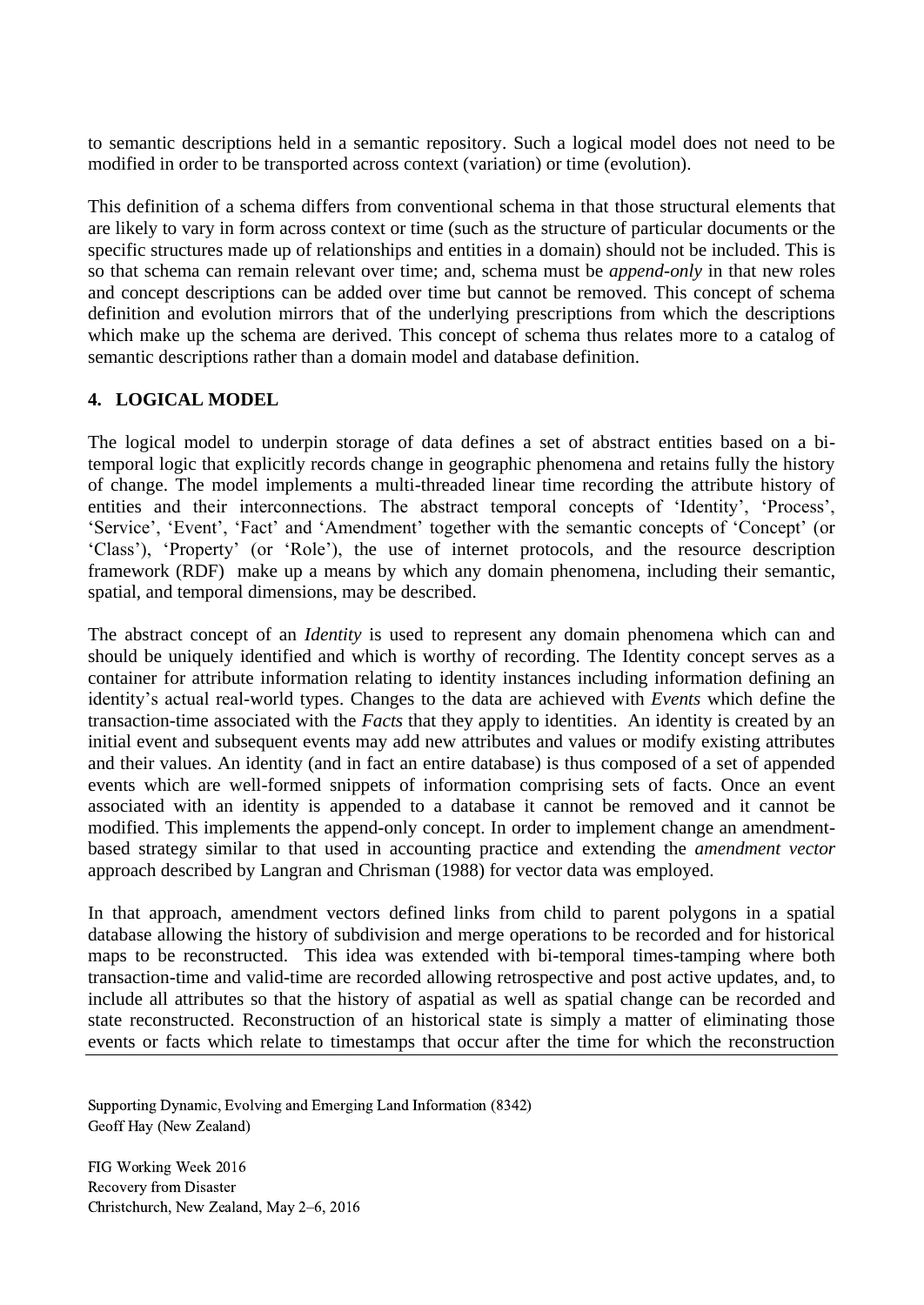relates. Note that every query thus requires a temporal context defining whether retrospective or retroactive updates are to be considered when reconstructing state.

The concept of change was implemented with the abstract concept of *amendment* and amendment logic defining concepts such as *supersedes, retires, amends, expires* relating to the way in which individual attributes may be changed. A fact imposed by an event may change the value of an existing attribute by referencing an existing fact (using an *amendment*) and supplying a new value. Facts may add new attributes to an information identity and remove attributes from use. The attributes themselves are made up of references to semantic descriptions of roles and may reference semantic descriptions of types, references other artifacts (such as documents) or literal value data.

The idea that even incorrect information that exists in the database is never lost in the face of corrective amendment is an interesting side-effect of the bi-temporal model. This fits well with the faithful recording of history where, for example, an incorrect value placed into the data may be later corrected with a corrective amendment that does not hide the fact that an incorrect value existed and was considered correct for some period of time. Such information may be exposed when queries are expressed in terms of transaction or valid time.

Ontology is used to record separately explicit descriptions of properties and types. Essentially, the abstract logical model employs RDF and OWL in order to separate the concerns of time from the specific meanings and understandings of the recorded instance data thereby completely separating the handling of domain data from their specific domain meaning. The instance models which record the values and history of real world objects are sets of events made up of three-part RDF statements composed of navigable URI references to specific information such as references to geometry held in spatial databases, semantic descriptions held in ontology, scanned documents held in a document database, or software modules. Statements may also include actual literal values where this makes sense, for example, time stamps.

The above combination of ontology and a logical data model implemented with the same technology (i.e. RDF/OWL) provides for a ubiquitous database model in which *"anything can be said about anything"* however, while this provides for an easily reusable database, it provides little in the way of control relating to updates and transaction. This is achieved with the *processing perspective* which implements the services and processes that control data integrity and consistency, and implement generic and user specific inscription and retrieval processes. Importantly, the architecture requires that it is only through the action of processes that information may be updated (through authentic append processes). The process perspective is also where queries are implemented. In this approach, queries are implemented as ordered organisations of generic tasks that incrementally achieve the query goals. Query tasks relate to spatial, semantic, temporal perspectives of information in a similar fashion to the three domain model proposed by Yuan (1996, 1999) which also separates domains of space and time to address the problems of complexity associated with changing spatial and topological properties of features, as well as time-varying aspatial properties. The advantages of this approach relate to reduced complexity for users due to the separation of query concerns into discrete tasks that may be reused across query processes. A

Supporting Dynamic, Evolving and Emerging Land Information (8342) Geoff Hay (New Zealand)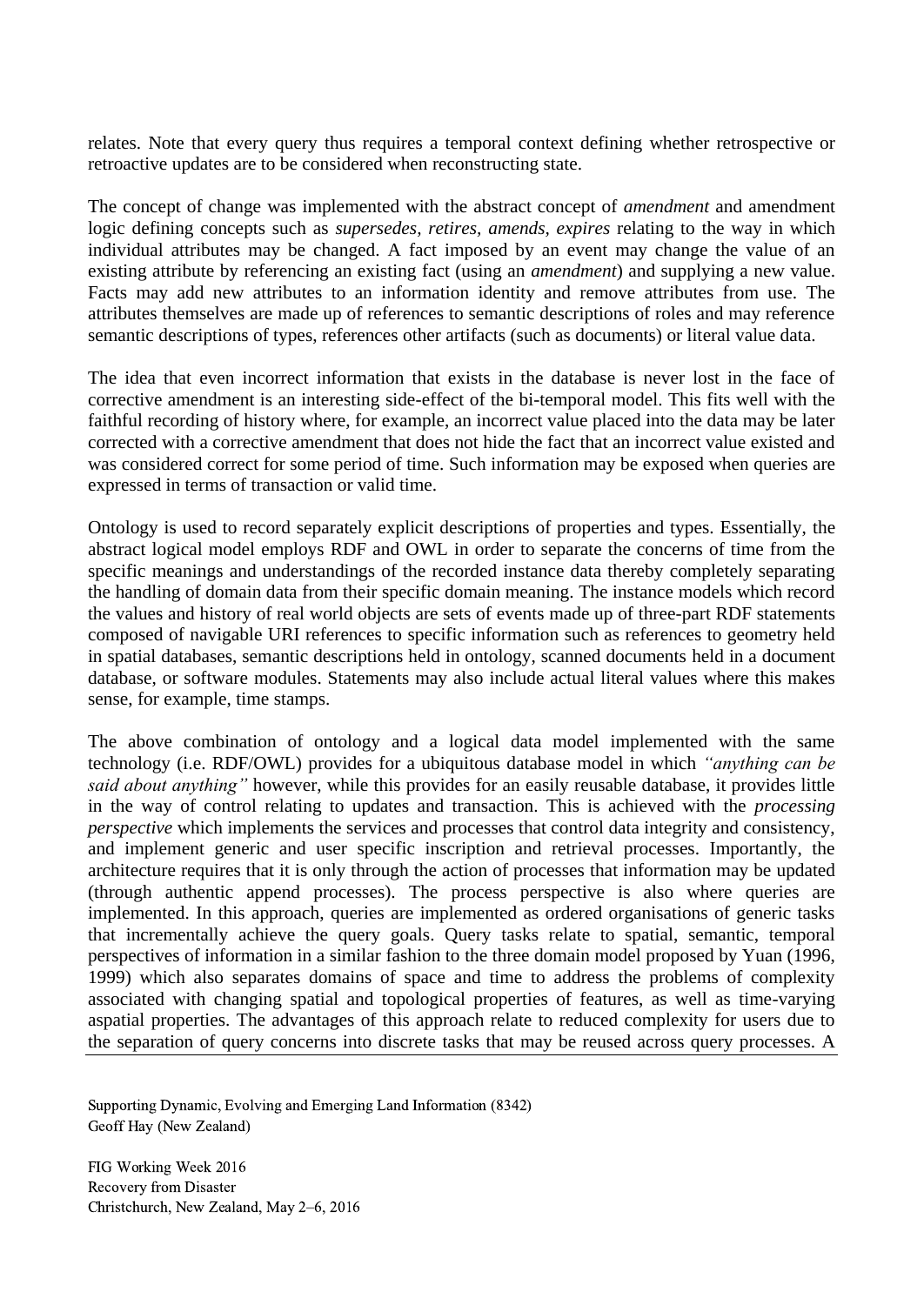general implementation of the process perspective was described in Hay & Hall (2011) and a range of spatio-temporal query examples are given in Hay (2014).

The temporal model and architecture allow for the definition and unique identification of software modules, and for these to be created, deployed, versioned, composed into applications, and for these to be referenced within data. This provides for an evolving and evolvable system concept. The definition of these software artifacts derive from the same prescriptive definitions as the semantic and processing definitions. The software modules implement specifics of the domain that are variable or that evolve over time, for example, the structures of data may vary across records, and the form and attributes of documents may change over time. The theory provides for the idea that a software service that is responsible for creating a particular kind of document (its version, format, and content), can also read that document and can provide services corresponding to that particular kind of document.

## **5. ADVANTAGES**

The architectural model relates to support for the translation of domain prescription into computerized implementation, specifically, the translation of prescription into software and databases supporting land administration. The process of implementation follows a pattern of translation of prescription into perspective artifacts. Terminology including classes, concepts and roles are translated into semantic descriptions if they do not already exist. Transaction instruments are translated into processes either as software applications or workflow models that can be executed as needed. These processes refer to and reuse generic inscription and retrieval services and services that implement generic or custom functionality such as advanced analytics and fraud detection. Specific fixed phenomena such as formal document types are translated into services that implement their definition and provide operations specific to their handling and content. For a particular jurisdiction, this means that development of software code and process models is only required for that which is specific to that jurisdiction although these may refer to existing services to provide the generic aspects. This represents advantages in that there is less need to 're-implement the wheel' (in particular the temporal concerns) and there is less need to be concerned about infrastructure aspects – especially if cloud-based infrastructure can be reused as a service.

The temporal model and architecture are well aligned with a cloud-based deployment and big data treatments for information. This is mainly due to the fact that data are held under a ubiquitous logical model that can be efficiently utilized by cloud and big data processing capabilities. Cloudbased deployment potentially allows a more cost effective provisioning of infrastructure especially in support of the potentially large amounts of data and processing requirements associated with the faithful recording of history including the notion of an easily evolvable system that does not require re-engineering of implementation or data in the face of constant requirements change. In addition, the potential for the provision of advanced services that might otherwise be unaffordable, especially as requirements for land information evolve and become more sophisticated cannot be ignored.

Supporting Dynamic, Evolving and Emerging Land Information (8342) Geoff Hay (New Zealand)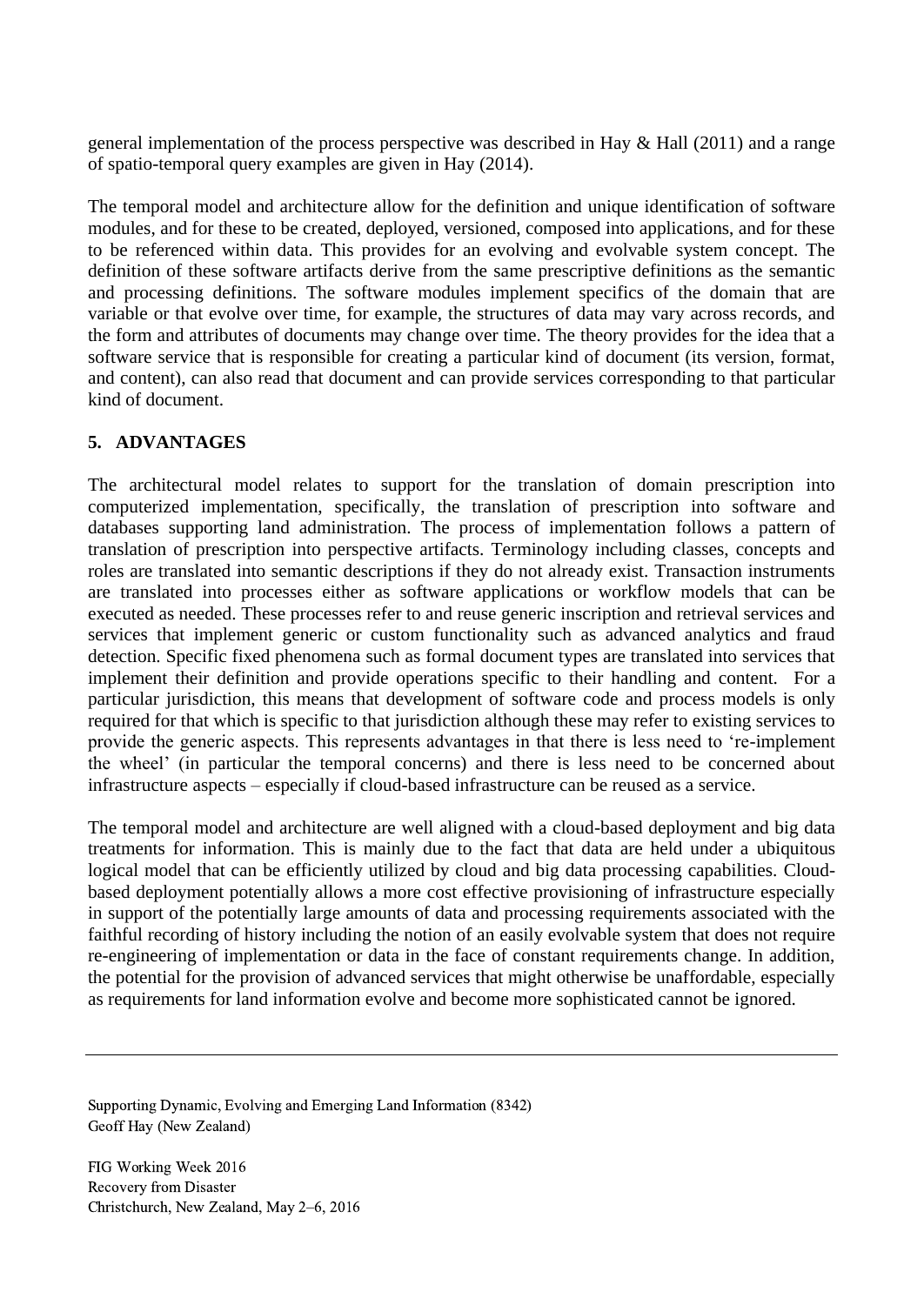The power of big data approaches in retrieving and analyzing information cannot be ignored and these can only improve with the inclusion of semantic and rule-based inference techniques. These capabilities may prove to be extremely valuable in processing and adjudicating crowd-sourced and contributed information.

## **6. CONCLUSION**

This paper described the potential advantages of a proposed temporal model to underpin the storage, retrieval and processing of land related data, and the definition, implementation and deployment of software to support the administration of land. The temporal logic and the model concepts were derived from the temporal properties of the prescriptions (e.g. laws, codes, oral traditions) that define specific land administration domains (Hay, 2014).

The approach includes a logical data model suitable for cloud-based deployment and big data analytics, a logically centralized repository of semantic description of classes and roles, an architectural and philosophical requirement for a basis in processes as a formal means to control updates and retrieval, and a service oriented architecture as a means towards component-based versioning and system evolution and to provide for evolution in data structures and document forms relevant to the faithful recording of history. In addition, the approach provides for the full retention of the history of schema change and usage. Essentially, the approach allows for schema to vary and evolve and for exact schema to be determined from usage with the data after the fact rather than requiring all to be known in advance. This greatly supports concepts of emergence, variability and evolution.

In support of emerging information that arrives from less trusted sources the power of big data analytics should not be underestimated especially when this is in combination with semantic descriptions that underpin terms referenced within the data. This potentially improves support for automation in determination, decision making and adjudication processes through improved capability to consider and range over similar but different phenomena, and infer logical consequence from incomplete or conflicting information. The potential for such processing to support anti-corruption and fraud detection measures could be further investigated.

Finally, the approach defines all the elements of a ubiquitous data infrastructure extending the concept of a spatial data infrastructure (SDI) into a spatio-temporal data infrastructure. Such an infrastructure supports the concept of land administration 'as a service' providing for cloud-based, and potentially multi-tenanted shared land administration and management services while still maintaining local character and requirements. Such arrangements potentially achieve a range of cost savings and benefits especially in less well-resourced jurisdictions. These include costs savings associated with provision of computing infrastructure and the development, deployment and maintenance of software and databases. Potential benefits include improved authenticity of land information, faster deployment and maintenance of systems, faster land transaction and land registration processing times, and the cost-effective provision of advanced capabilities. In terms of responsible land administration (Laarakker et al, 2016), crowd-sourcing and adjudication services

Supporting Dynamic, Evolving and Emerging Land Information (8342) Geoff Hay (New Zealand)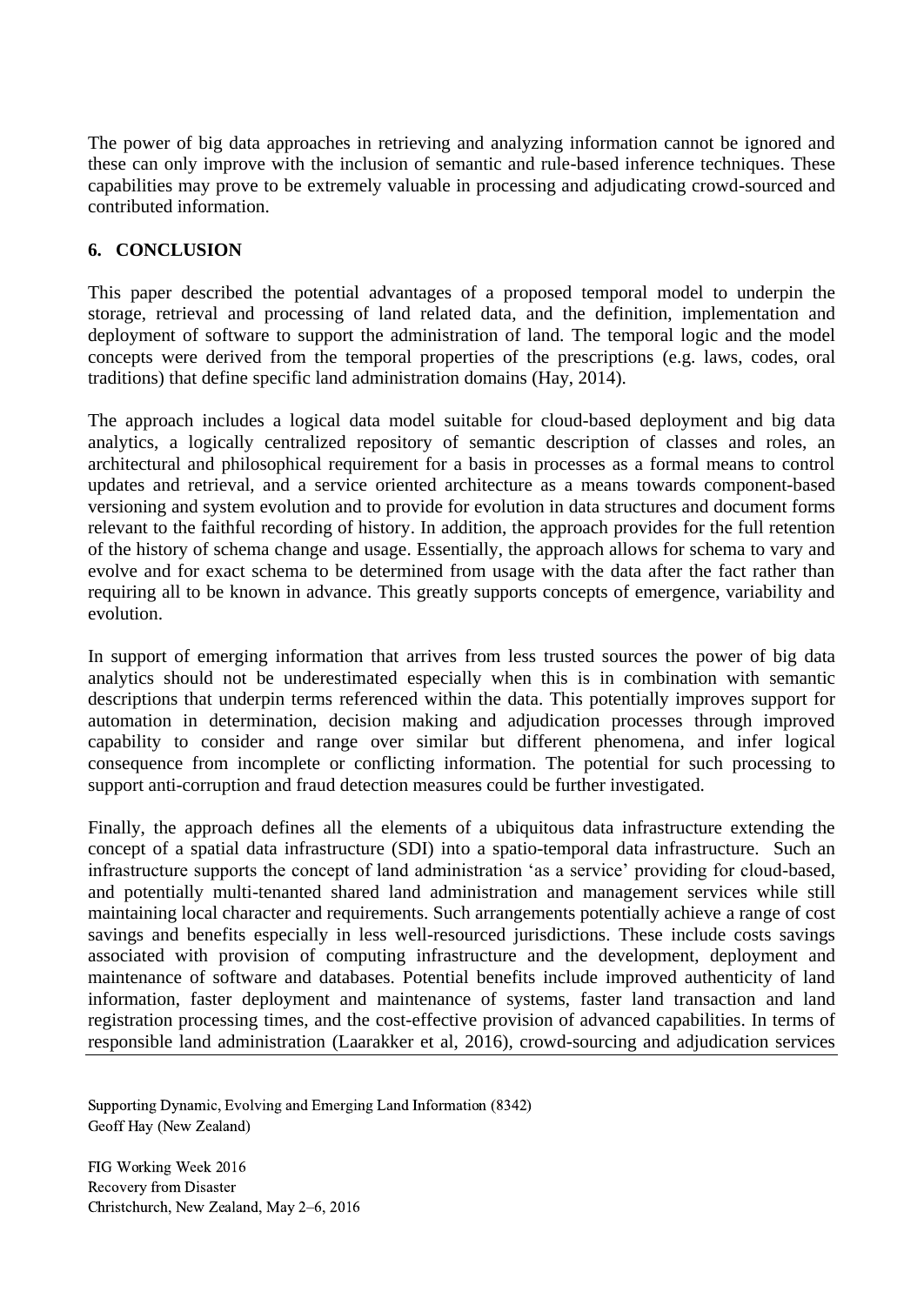and processing, the semantic capabilities provide a potential to improve the authenticity and usefulness of such information in protecting interests, rights and tenure for land occupiers and users.

#### **REFERENCES**

Augustinus, C.; van Oosterom, P.; van der Molen, P. & Lemmen, C. The Social Tenure Domain Model --- Design of a First Draft Model FIG Working Week, 2007

Hay, G. C. (2014). Architecture for instrument-centred land administration applications (Thesis, Doctor of Philosophy). University of Otago. Retrieved from<http://hdl.handle.net/10523/4985>

Hay, G. C. & Hall, G. B. (2011) Implementing Open Source Software for Land Administration Processes in Developing Nations FIG Working Week 2011 - Bridging the Gap between Cultures

ISO 19152 Draft International Standard ISO/DIS 19152 Geographic information — Land Administration Domain Model (LADM) ISO/DIS 19152, 2011

Laarakker, P., Zevenbergeb, J., Georgiadou, Y. (2016) Land Administration Crowds, Clouds, and the State. In Zevenbergen, J., De Vries, W., Bennett, R., (Eds). Advances in Responsible Land Administration (pp. 91-114), Taylor & Francis Group, Boca Raton.

Langran, G. & Chrisman, N. R. A framework for temporal geographic information Cartographica: The International Journal for Geographic Information and Geovisualization, 1988, 25, 1-14

O'Sullivan, D. (2005). Geographical Information Science: time changes everything. Progress in Human Geography 29, 6 pp. 749-756

Roddick, J. F., Grandi, F., Mandreoli, F., and Scalas, M. R. (2001). Beyond Schema Versioning: A Flexible Model for Spatio-Temporal Schema Selection. GeoInformatica, 5(1), 33–50.

Yuan, M. Use of a Three-Domain Repesentation to Enhance GIS Support for Complex Spatiotemporal Queries Transactions in GIS, Blackwell Publishers Ltd, 1999, 3, 137-159

Yuan, M. Temporal GIS and spatio-temporal modeling, Third International Conference on Integrating GIS and Environmental Modeling, NCGIA, 1996

Supporting Dynamic, Evolving and Emerging Land Information (8342) Geoff Hay (New Zealand)